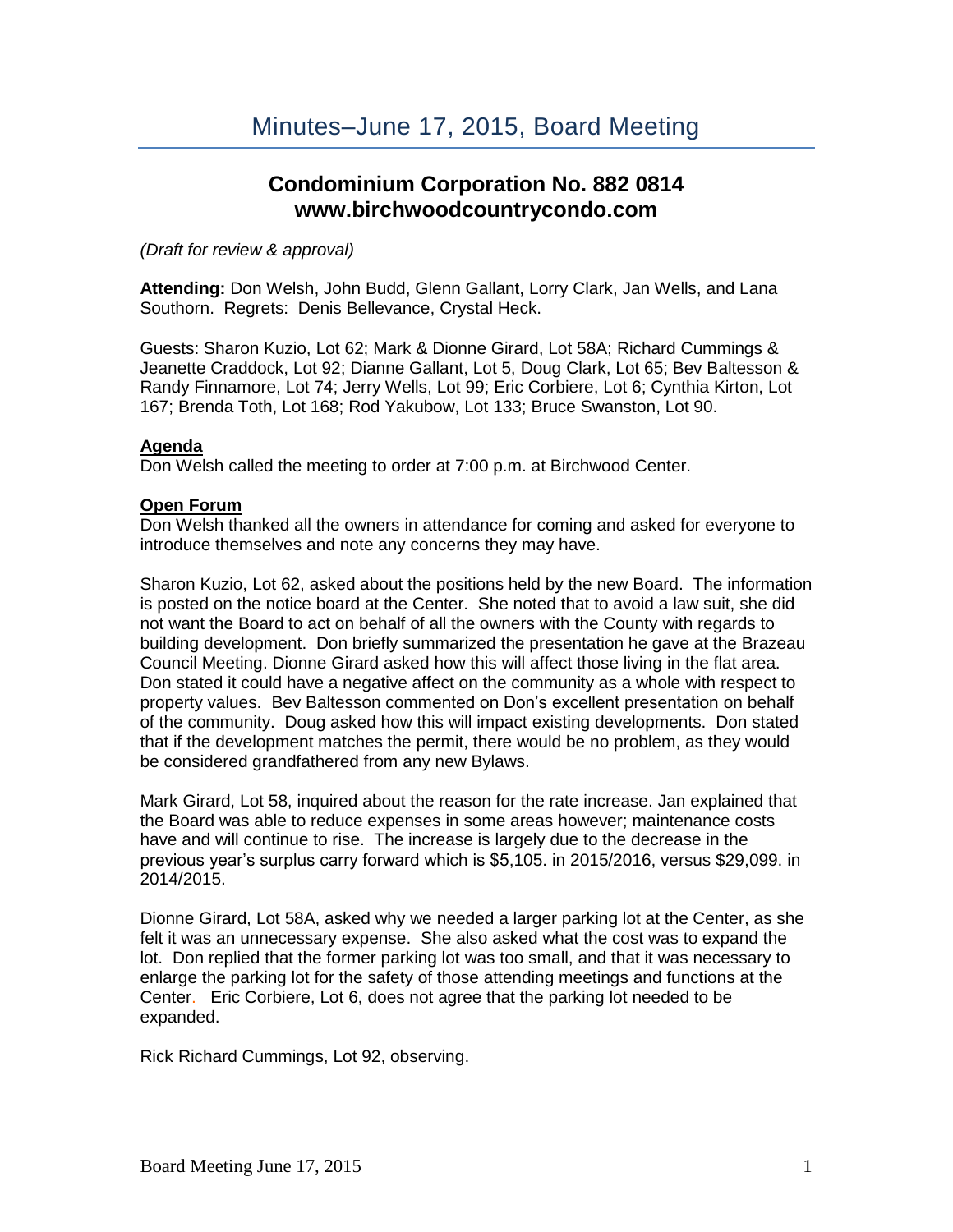Jeanette Craddock, Lot 92, and Dianne Gallant, Lot 5, commended Bruce Swanston on the great paint job on the bridge.

Doug Clark, Lot 65, mentioned that a 770 grader at Tomahawk is in good shape. Don stated that the Board will check it out.

Bev Baltesson and Randy Finnamore, Lot 74; and, Jerry Wells, Lot 99; observing.

Rod Yakubow, Lot 133, was attending to present his water report to the Board, and mentioned that the water usage is high especially on weekends. He suggested we may need signs to remind residents of water conservation and days to water.

Bruce Swanston, Lot 90, suggested that when landscaping is being done, it would be helpful if the owner contacted the Board to ensure they don't have water problems and that they have contacted Alberta First Call. Don suggested this may be an item for the Rules and Regulations.

Cynthia Kirton, Lot 167, thanked Rod for turning on their cc valve, and asked about the old bridge in the creek. Don stated it was the old bridge from the golf course and the golf course is preparing to remove it, but cannot do so until after spawning season.

Brenda Toth, Lot 168, expressed appreciation for keeping the gate closed, it cuts down on dust.

Eric Corbiere, Lot 6, commented on the good job on the roads and bridge.

The open forum was completed at 7:45 p.m.

# **BOARD PORTION OF MEETING**

Don Welsh called the Board portion of the meeting to order at 7:45 p.m.

#### **Water Report**

Rod Yakubow submitted water reports for filing. He noted that water problems were encountered in Cedar Glen; and a float had to be replaced. Rod also mentioned that the cc valve may have to be replaced at the wash house.

Don noted the cc valve at the Playground being under a cap. Rod feels this should not be a problem. This will be documented for future reference.

#### **Site Services**

Bruce Swanston is painting the bridge, and will continue with the entrance gate. He noted the power boxes need to be painted, and trees and branches need trimming. He could use help with those tasks, so if available to assist, please call Bruce.

Glen Gallant mentioned the long grass on some lots. He will discuss with owners personally. He plans to start ditching and repairing culverts and will begin with the areas in greatest need. Glen Gallant reviewed the grass cutting needs and expectations.

# **Consideration/Approval of Minutes**

April 22, 2015 Board Meeting, moved by Don Welsh, seconded by Lana Southorn, carried unanimously; June 6, 2015 Organizational Minutes, moved by Lorry Clark,